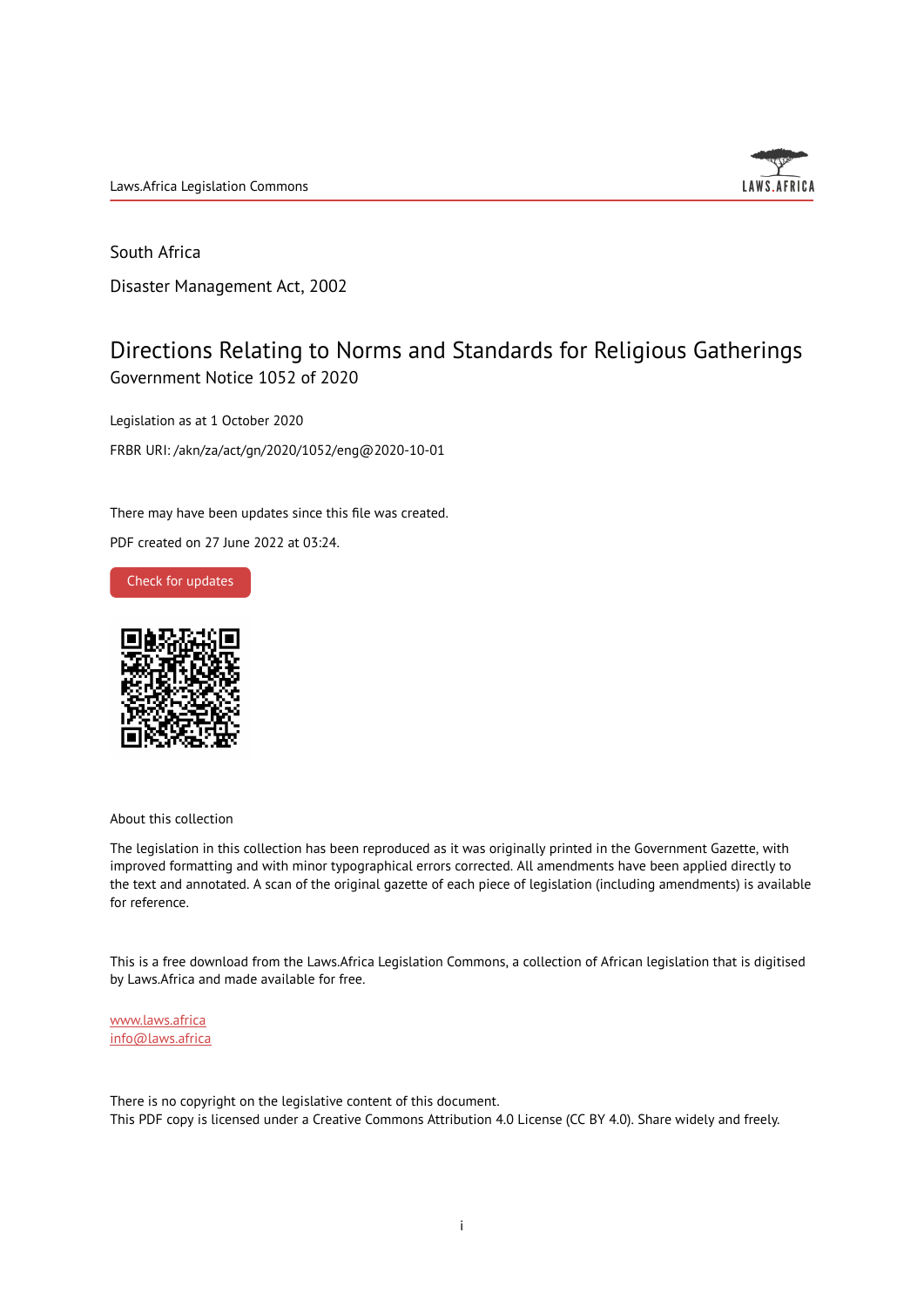Directions Relating to Norms and Standards for Religious Gatherings Contents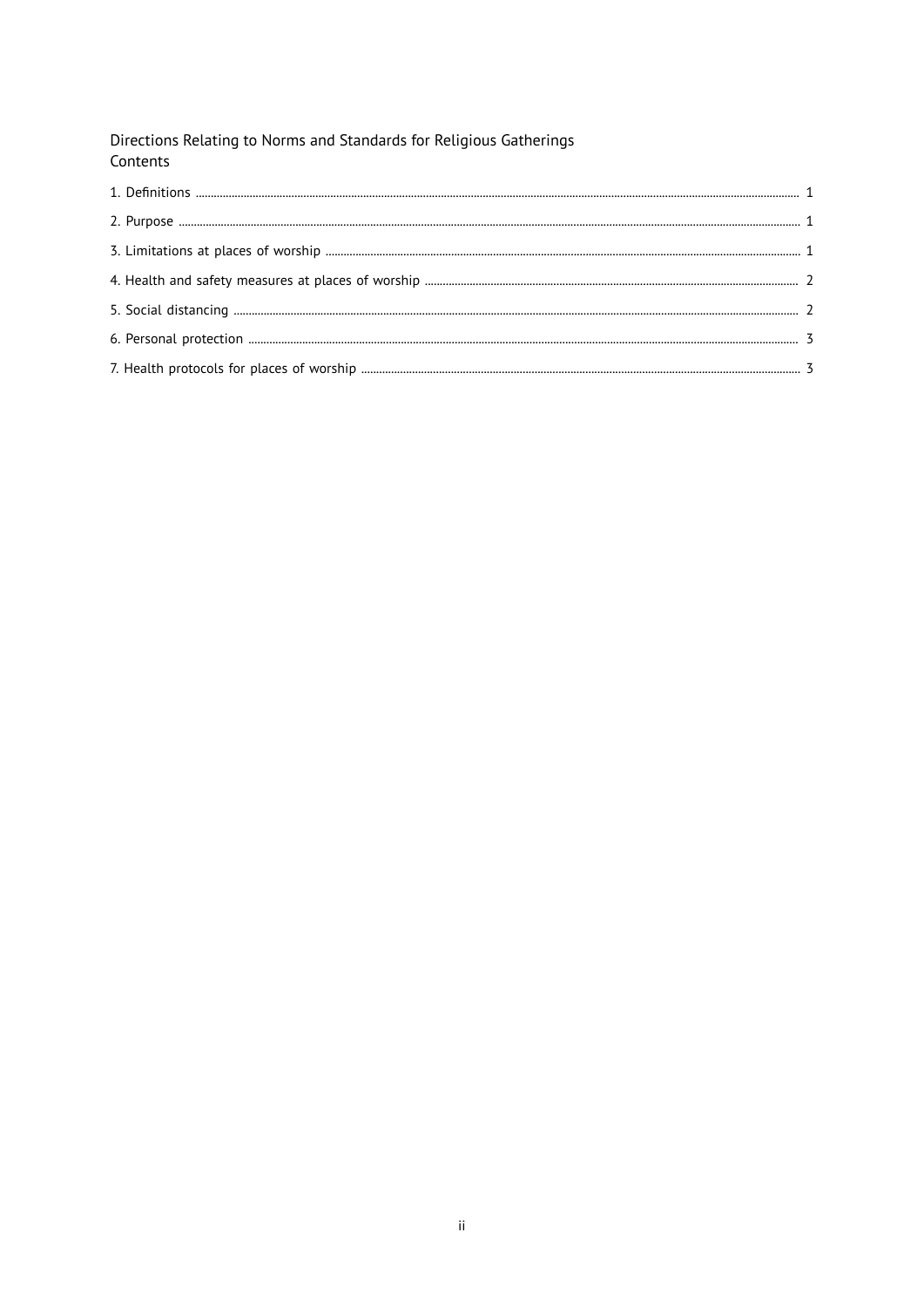# **South Africa**

## **Disaster Management Act, 2002**

# **Directions Relating to Norms and Standards for Religious Gatherings Government Notice 1052 of 2020**

Published in [Government](https://commons.laws.africa/akn/za/act/gn/2020/1052/media/publication/za-act-gn-2020-1052-publication-document.pdf) Gazette no. 43762 on 1 October 2020

#### **Assented to on 1 October 2020**

#### **Commenced on 1 October 2020**

*[This is the version of this document as it was from 1 October 2020 to 2 October 2020.]*

I, Dr Nkosazana Dlamini Zuma, Minister of Cooperative Governance and Traditional Affairs, hereby, in terms of regulation 4(10) read with regulation 69(1) and (3) of the Regulations issued in terms of the Disaster Management Act, 2002 (Act No. 57 of [2002](https://resolver.laws.africa/resolve/akn/za/act/2002/57)), issue directions in the Schedule hereto relating to norms and standards for religious gatherings.

Dr Nkosazana Dlamini Zuma, MP

Minister of Cooperative Governance and Traditional Affairs

#### <span id="page-2-0"></span>**1. Definitions**

In these Directions a word or expression bears the meaning assigned to it in the Regulations and unless the context otherwise indicates—

"**place of worship**" means any place or premises used for religious purposes; including churches, synagogues, mosques, temples, faith based institutions and other recognized places of worship;

"**Regulations**" means the Regulations made in terms of the Disaster Management Act, 2002 (Act [No.](https://resolver.laws.africa/resolve/akn/za/act/2002/57) 57 of [2002\)](https://resolver.laws.africa/resolve/akn/za/act/2002/57) and published by Government Notice No. R. 480 of 29 April 2020, as amended;

"**religious gathering**" means a gathering at a place of worship for religious purposes; and

"**religious leader**" means a person recognized by a religious body as having some authority in that body.

#### <span id="page-2-1"></span>**2. Purpose**

- (1) The purpose of these directions is to provide for the norms and standards for religious gatherings that are permitted under the Regulations to address, prevent and combat the spread of COVID-19.
- (2) These Directions apply to all religious gatherings and persons attending a place where those gatherings are held.

#### <span id="page-2-2"></span>**3. Limitations at places of worship**

(1) Religious gatherings are limited to 250 persons or less in the case of an indoor gathering and 500 persons or less in the case of an outdoor gathering, provided that not more than 50 percent of the capacity of the venue is used, with persons observing a distance of at least one and a half metres from each other, and subject to the conditions outlined in these Directions.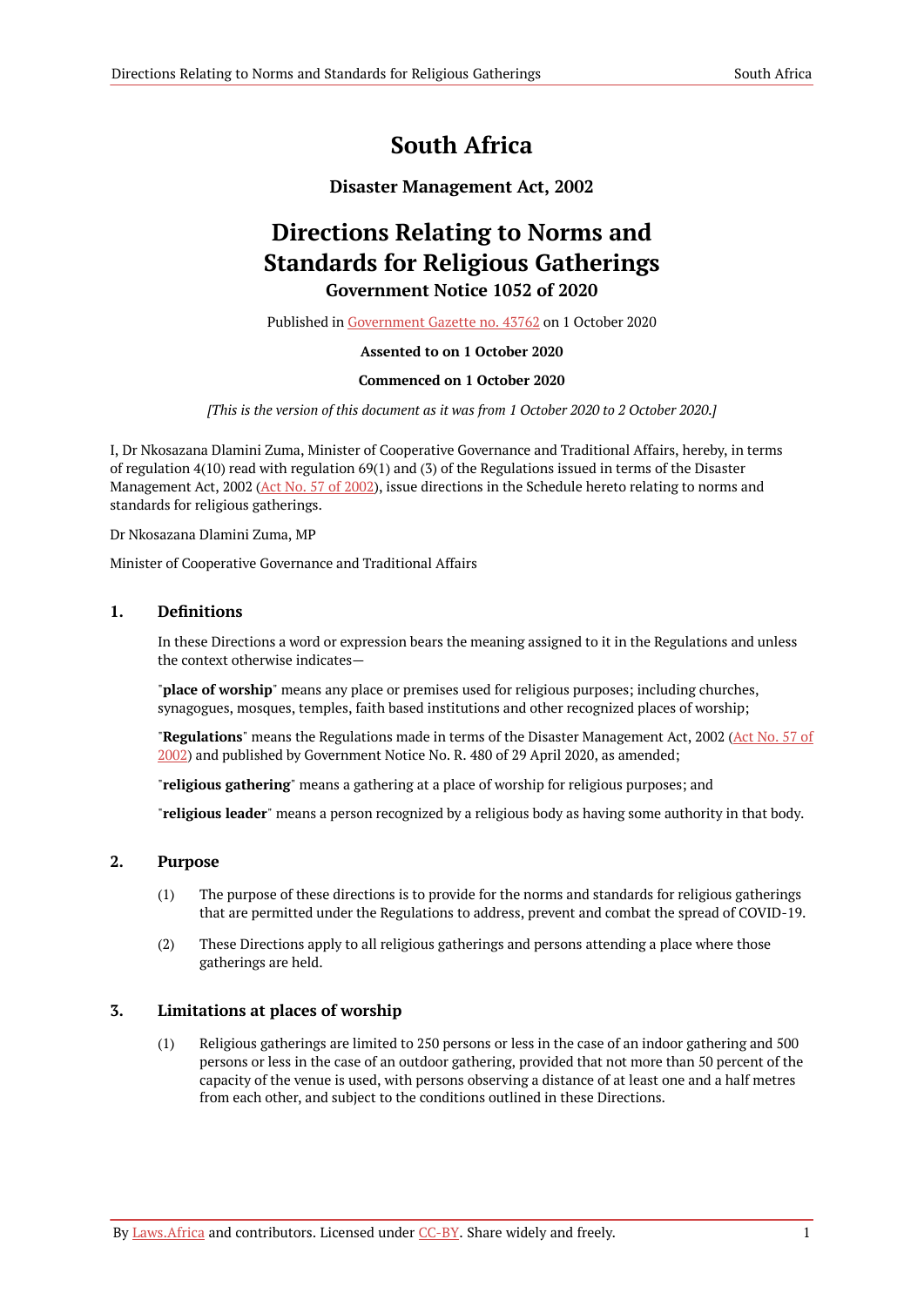- (2) Religious organisations should, where possible, convene services through virtual platforms, including online and social media, to avoid large gatherings and to continue to reach those individuals who are self-isolating or particularly vulnerable to COVID-19.
- (3) Religious gatherings may be conducted in succession either indoors or outdoors or both indoors and outdoors simultaneously, provided there is at least one hour between services.

#### <span id="page-3-0"></span>**4. Health and safety measures at places of worship**

- (1) All religious leaders or persons in charge of places of worship must ensure that every person entering a place of worship complies with the general measures to contain the spread of COVID-19 as provided for in regulations  $5(1)$  and  $69(1)$  of the Regulations, which require the wearing a face mask and the maintenance of a distance of at least one and a half metres from another.
- (2) Every place of worship must implement the following health and safety measures:
	- (a) Screen every person entering the place of worship for symptoms associated with COVID-19, such as: fever, cough, sore throat, shortness of breath, difficulty in breathing or malaise;
	- (b) require every person to report whether they suffer from any of the following additional symptoms such as body aches, loss of smell or loss of taste, nausea, vomiting, diarrhea, fatigue, weakness or tiredness; and
	- (c) require every person to immediately inform the religious leader or person in charge of the service if they experience any of the symptoms referred to above while at the place of worship.
- (3) If a person presents with those symptoms, or advises the religious leader or person in charge of the service of these symptoms, the religious leader or person in charge must—
	- (a) not permit the person to enter the place of worship;
	- (b) where a person is already at the place of worship and shows symptoms consistent with COVID-19, immediately isolate the person, and assist the person, to make arrangements to be transported, in a manner that does not place other persons or members of the public at risk, fora medical examination and testing; and
	- (c) a person who has tested positive for COVID-19 must immediately inform the religious leader of any gathering in which they previously participated in the past 10 days, and he or she may not attend any gathering within 10 days from the date of receiving the positive test.
- (4) A person may not enter a place of worship if they have any of the symptoms of COVID-19 referred to in subparagraph (2)(a) and (b) above.
- (5) In the case where a work place also serves as a place of worship, it is the responsibility of employers under existing health and safety laws and protocols to ensure that employees and volunteers are not exposed to the risk of COVID-19 and that their health and safety is not compromised.

#### <span id="page-3-1"></span>**5. Social distancing**

- (1) Every religious leader or person in charge of the place of worship must ensure that there is no physical contact between persons at the place of worship, including handshaking and hugging.
- (2) Where an activity, such as preaching or leading worship cannot be performed with face masks, the distance between persons must be increased to two and a half meters.